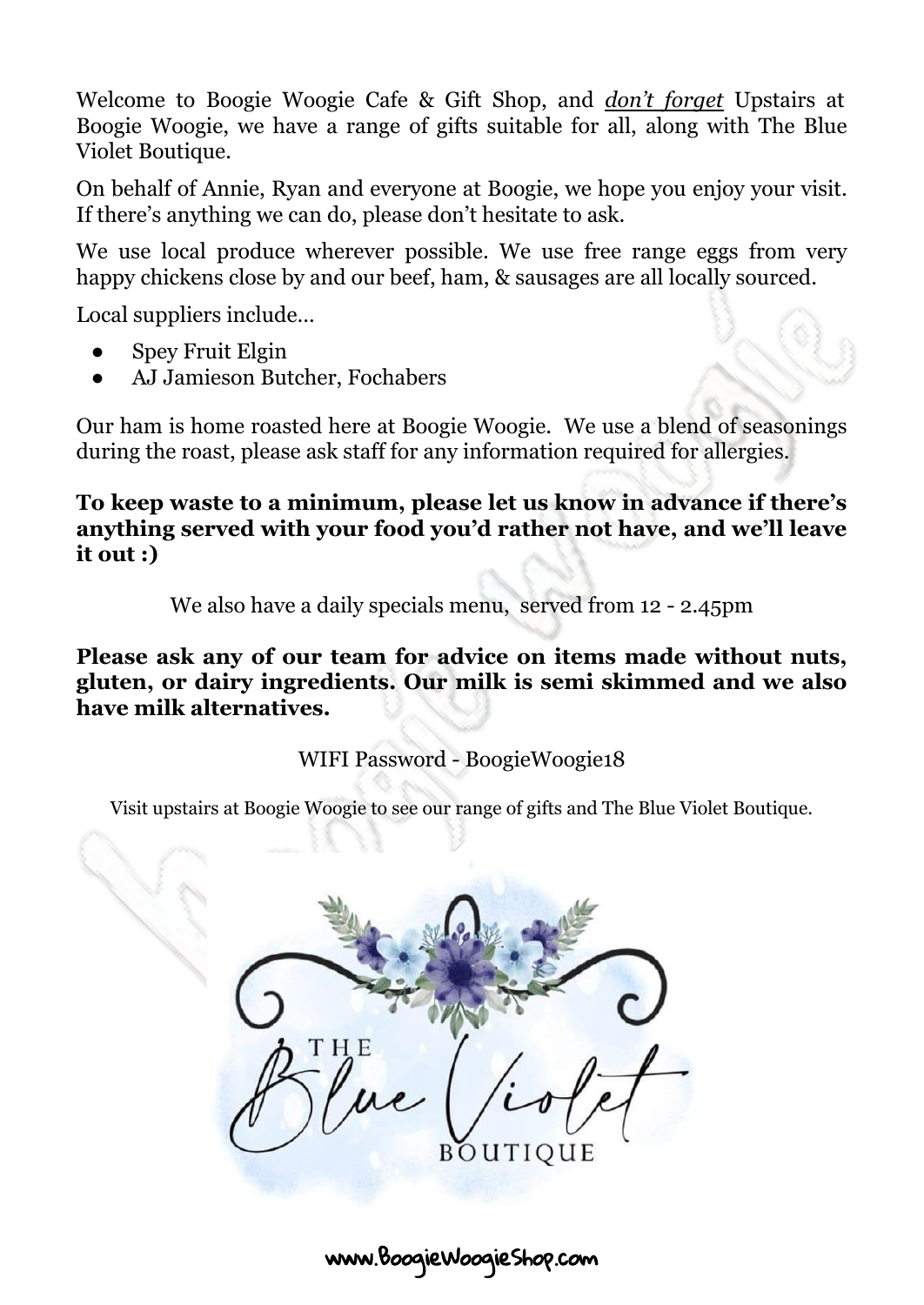# Boogie BreakfastS

|                                                                                               | Served 10am - 11.30am for last orders                                                                                               |                |
|-----------------------------------------------------------------------------------------------|-------------------------------------------------------------------------------------------------------------------------------------|----------------|
| Porridge (this can be gluten and dairy free)<br>Made with oats, simmered in semi-skimmed milk |                                                                                                                                     | £2.50          |
| Add a pot of runny honey                                                                      |                                                                                                                                     | 30p            |
| The Big Boogie Breakfast                                                                      | 2 bacon, 2 beef sausages, 2 fried eggs, 2 black pudding, 2 haggis,<br>mushrooms, beans, tomato, and a tattie scone or fried tatties | £9.95          |
|                                                                                               | Build Your Own choose 6 items from the following list;                                                                              | 8.25           |
| 2 Bacon,                                                                                      | Mushroom,                                                                                                                           |                |
| 2 beef sausage,                                                                               | Beans,                                                                                                                              |                |
| Black pudding,                                                                                | Tomato,                                                                                                                             |                |
| Haggis                                                                                        | Potato Scone                                                                                                                        |                |
| Egg of your choice                                                                            | <b>Fried Tatties</b>                                                                                                                |                |
| (Extra items can be added for <b>80p</b> each)                                                |                                                                                                                                     |                |
| <b>Vegan Cooked Breakfast</b>                                                                 |                                                                                                                                     |                |
|                                                                                               | 2 Sausages, mushrooms, tatties, beans, tomatoes, toast                                                                              | £6.75          |
|                                                                                               |                                                                                                                                     |                |
| The Little Boogie Breakfast<br>Any 3 items from the list above                                |                                                                                                                                     | £5.45          |
| Breakfasts are all served with toast                                                          |                                                                                                                                     |                |
| <b>Brioche Breakfast</b><br>mushrooms                                                         | Brioche Bread dipped in an egg and cream mixture, fried and<br>served with <b>EITHER</b> bacon and maple syrup OR tomatoes and      | £7.25          |
| Mushroom Melt (served all day)<br>with melted brie or stilton (can be vegan)                  | Homemade toasted bread with garlic & herb mushrooms topped                                                                          | £7.75          |
| <b>Eggs or Beans on Toast</b><br>2 eggs, or beans on 2 slices of toast<br>toast               | 3 eggs scrambled, with a splash of double cream with 2 slices of                                                                    | £3.80<br>£4.30 |
| Children's Breakfast<br>Beef sausages & beans with bread & butter<br>Beans on toast (1 slice) |                                                                                                                                     | £4.05<br>£2.80 |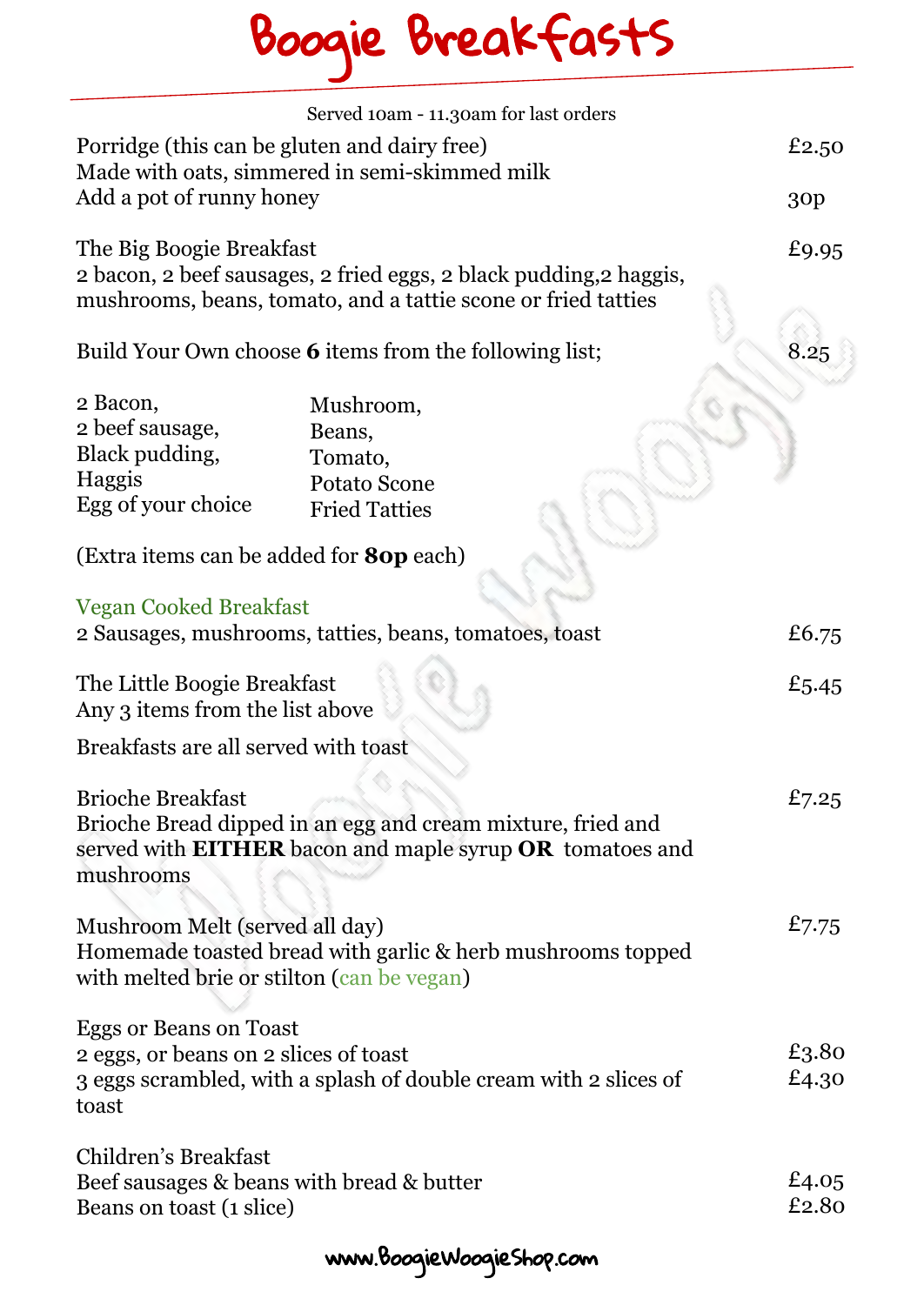### Hot Filled Rolls

Served till 2:45

| <b>Hot Filled Rolls</b> |       |
|-------------------------|-------|
| Bacon                   | £3.75 |
| Big Boogie Bacon Bap    | £4.80 |
| Sausage (can be vegan)  | £3.75 |
| Egg                     | £3.25 |
| Black pudding           | £3.75 |
| Omelettes               |       |



| Served till 2:45<br>All our omelettes are made with 3 free range eggs and a splash of<br>double cream for a wee touch of luxury and are very popular!<br>Served with Toast or Salad |                     |
|-------------------------------------------------------------------------------------------------------------------------------------------------------------------------------------|---------------------|
| Plain 3 Eggs<br>Plain 2 Eggs                                                                                                                                                        | £4.80<br>£4.30      |
| Add any filling from                                                                                                                                                                |                     |
| Cheese, Mushroom, Red Onion, Tomato, Ham, Bacon                                                                                                                                     | 80p per<br>Filling  |
| Something Sweet                                                                                                                                                                     |                     |
| Our scones are baked fresh daily and we have a choice of plain,<br>fruit, cheese and herb along with a daily special.                                                               | £2.20               |
| <b>Toasted Teacake</b><br>These are served with butter and our homemade jam.<br>Add a pot of whipped cream for <b>30p</b>                                                           | £2.30               |
| We have a range of cakes available daily. These include gluten<br>free, dairy free and vegan specials.                                                                              | From<br>£2.35<br>to |
| Please look in our cake cabinet to see what takes your fancy or ask staff for<br>more information.                                                                                  | £2.70               |
| txtrag                                                                                                                                                                              |                     |

| <b>Fresh Cream</b>                                                | 30 <sub>p</sub>  |
|-------------------------------------------------------------------|------------------|
| Locally made ice cream (3 scoops with toffee or strawberry sauce) | £2.60            |
| Toast (2 slices with butter $\&$ jam)                             | £1.40            |
| Extra home made bread                                             | 8 <sub>O</sub> p |
| Coleslaw                                                          | 8 <sub>O</sub> p |
| www.BooqieWooqieShop.com                                          |                  |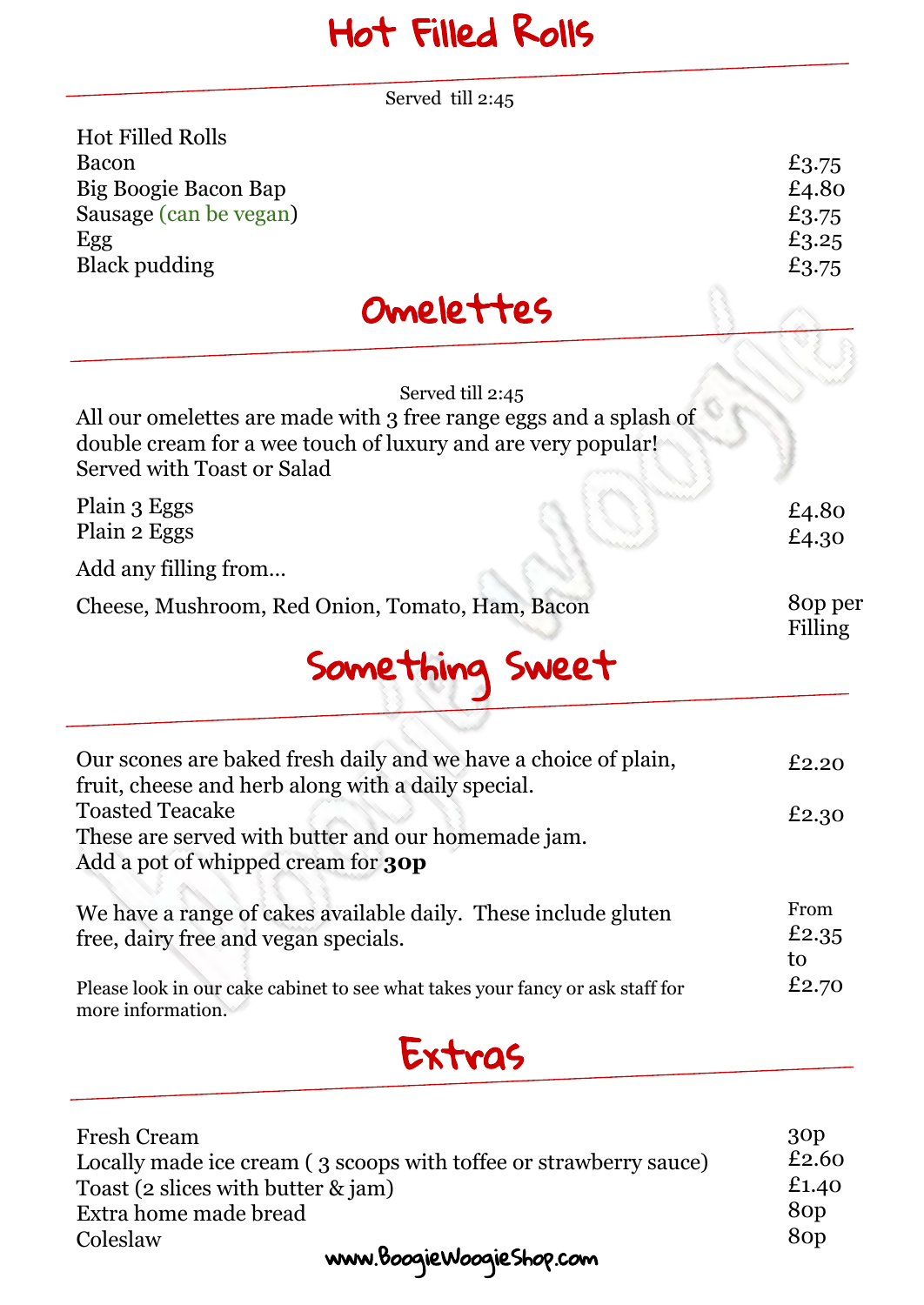#### Homemade Soups

Served from 12 - 4pm

| A choice of 2 freshly made soups, served with homemade bread    | £4.50 |
|-----------------------------------------------------------------|-------|
| Soup served with a scone.                                       | £5.30 |
| Soup served with half a traditional sandwich                    | £6.30 |
| Soup served with half an open toasted sandwich (homemade bread) | £6.50 |
| Small soup                                                      | £3.50 |
| Small Soup with half traditional sandwich                       | £5.30 |
| Soup and a pudding (with small soup for $£6$ )                  | £8.00 |
|                                                                 |       |

#### Sandwiches & Rolls

Served from 12 - 4pm

Traditional Sandwiches

| Sliced brown or white bread, garnished with crisps, salad & coleslaw                                                                                             |       |
|------------------------------------------------------------------------------------------------------------------------------------------------------------------|-------|
| Cheddar                                                                                                                                                          | £5.30 |
| Free range Egg mayo or Tuna mayo                                                                                                                                 | £5.30 |
| Cheese, pickle, & tomato ** can be vegan**                                                                                                                       | £5.40 |
| Chicken mayo, Coronation chicken or Sweet Chilli Chicken                                                                                                         | £5.75 |
| Brie & Cranberry                                                                                                                                                 | £5.75 |
| Home roasted ham with mustard mayo                                                                                                                               | £5.75 |
| Brie, tomato, & pesto (can also be toasted £6.45)                                                                                                                | £5.75 |
| Bacon, lettuce, & tomato with mayo (BLT)                                                                                                                         | £5.75 |
| Sweet chilli chicken & cheese                                                                                                                                    | £5.90 |
| Half Sandwich, any filling                                                                                                                                       | £3.60 |
| Served from 12 - 2.45pm                                                                                                                                          |       |
| Boogie Club Sandwich - Triple decker toasted bread with crispy<br>bacon, lettuce, tomato & chicken mayo. Served with crisps & salad                              | £7.75 |
| Toasted Sandwiches (there may be a wait during busy times)<br>Panini, closed toastie, or open toasted homemade bread, garnished with crisps,<br>salad & coleslaw |       |
| Cheddar (add ham 30p)                                                                                                                                            | £6.30 |
| Cheddar & tomato or onion ** can be vegan**                                                                                                                      | £6.50 |
| Brie & cranberry (add bacon 30p)                                                                                                                                 | £6.50 |
| Tuna melt (tuna & cheddar cheese)                                                                                                                                | £6.50 |
| Brie & bacon                                                                                                                                                     | £6.80 |
| Ham, cheddar, & mustard (a Scottish croque monsieur!)                                                                                                            | £6.80 |
| Haggis, cheese & red onion marmalade                                                                                                                             | £6.80 |
| Chicken mayo (add cheese 30p)                                                                                                                                    | £6.60 |
| Sweet chilli chicken (add cheese 30p)                                                                                                                            | £6.60 |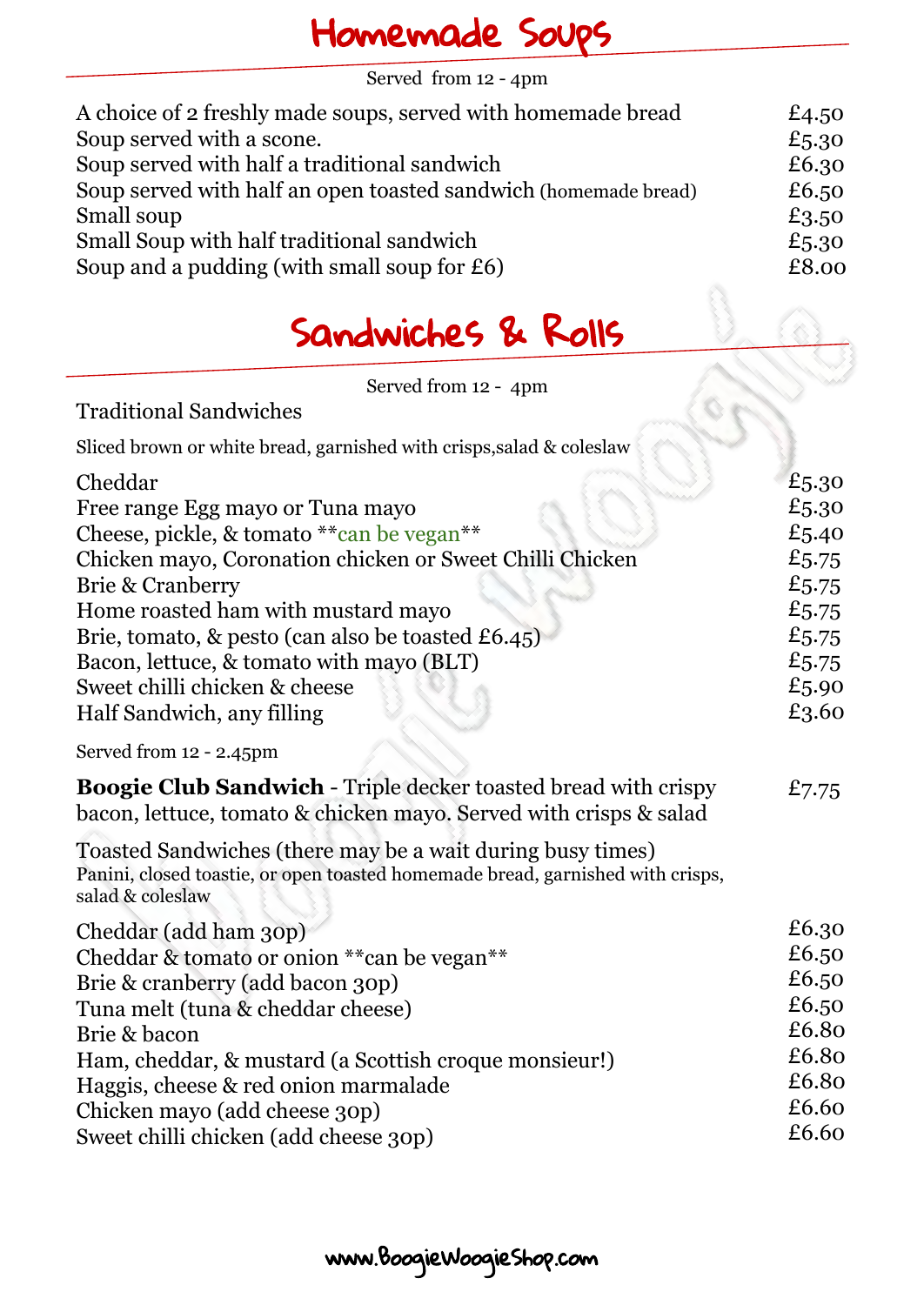#### Baked Tatties

Served from 12 - 2:45pm

Baked Tattie served with salad, coleslaw & crisps

| <b>Beans</b>                     | £5.80 |
|----------------------------------|-------|
| Cheese ** can be vegan**         | £5.80 |
| Cheese & Beans ** can be vegan** | £6.30 |
| Cheese & Coleslaw                | £6.30 |
| Chicken Mayo                     | £6.80 |
| <b>Coronation Chicken</b>        | £6.80 |
| Sweet Chilli Chicken             | £6.80 |
| Tuna Mayo                        | £6.80 |
|                                  |       |

Add cheese to any filling for 60p

## Burgers & Salads

 $0.60.$ 

Served from 12 - 2:45pm

| The Big Boogie Burger (please allow around 15 mins to cook)<br>Our own 80z. homemade beef burger, served with 2 toppings<br>from - Bacon, haggis, black pudding, cheddar, fried egg, fried<br>onions, mushrooms, bbq or sweet chilli sauce | £9.95  |
|--------------------------------------------------------------------------------------------------------------------------------------------------------------------------------------------------------------------------------------------|--------|
| The Boogie Beast<br>As above but add an extra 80z burger                                                                                                                                                                                   | £12.95 |
| <b>Salad Platters</b><br>A large bowl of mixed salad leaves & other crisp veggies, tossed in<br>our own dressing, served with homemade bread.                                                                                              |        |
| <b>Boogie Beets Salad</b><br>Roasted beetroot, apple, baby potatoes, seeds & nuts. ** can be<br>$vegan/gf**$                                                                                                                               | £8.45  |
| The Tractorman's Lunch<br>3 cheeses, homemade red onion marmalade, pickles, home roast<br>ham, apple & oatcakes. ** can be vegetarian & gf**                                                                                               | £8.95  |